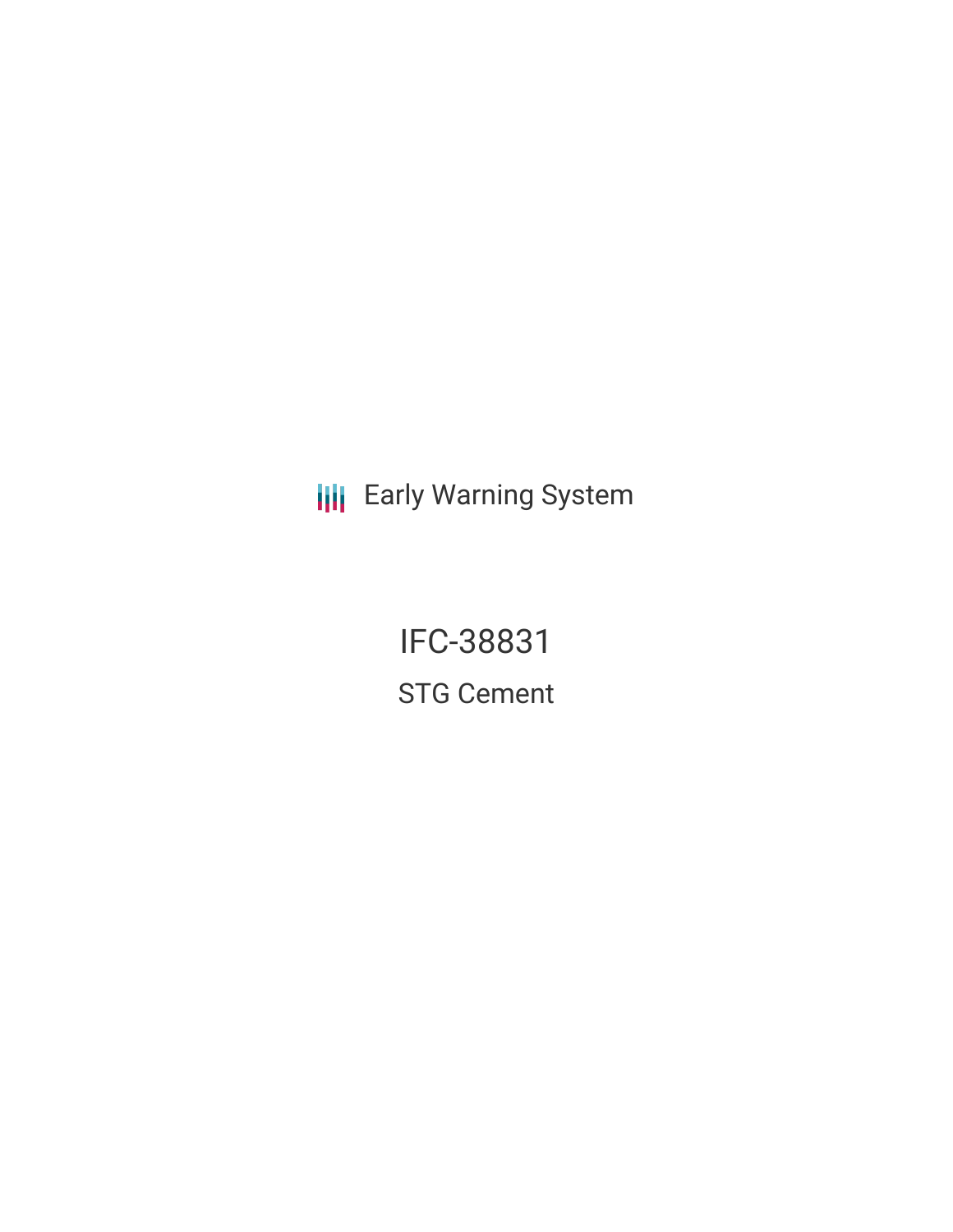# **Quick Facts**

| <b>Countries</b>               | Myanmar                                 |
|--------------------------------|-----------------------------------------|
| <b>Specific Location</b>       | Thazi District, Mandalay region         |
| <b>Financial Institutions</b>  | International Finance Corporation (IFC) |
| <b>Status</b>                  | Approved                                |
| <b>Bank Risk Rating</b>        | Α                                       |
| <b>Voting Date</b>             | 2017-07-31                              |
| <b>Borrower</b>                | SHWE TAUNG CEMENT COMPANY LIMITED       |
| <b>Sectors</b>                 | Industry and Trade                      |
| <b>Investment Type(s)</b>      | Loan                                    |
| <b>Investment Amount (USD)</b> | $$20.00$ million                        |
| <b>Project Cost (USD)</b>      | \$110.00 million                        |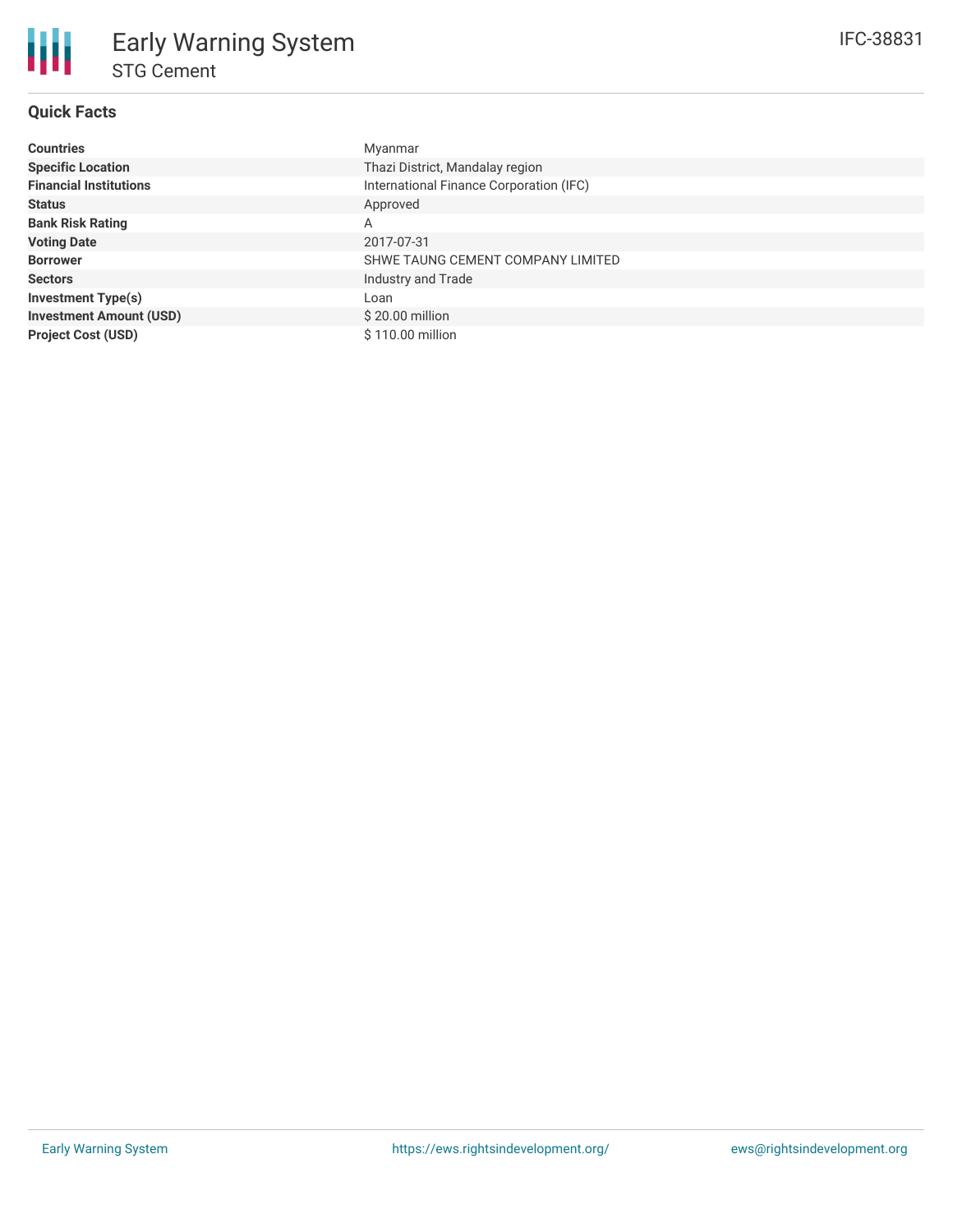

## **Project Description**

The project involves a \$15 million equity investment and a \$20 million loan to Shwe Taung Cement Limited ("the company" or "STC") to support expansion of an existing cement plant located within the Mandalay Region of Myanmar. IFC will also provide support to mobilize additional debt and equity for the company.

STC is part of the ShweTaung Group, one of the leading corporations in Myanmar which aside from the cement operations, is involved in the supply of construction materials, real estate development, trading, retail and hospitality, and energy projects. STC is the holding company for the Group's cement plant, Shwe Taung Mining Limited ("STM") and High Tech Concrete Co. Limited ("HTC").

The cement plant commenced operations in 2014 and is located on 184 hectares within a valley of the Tha Pyae mountain range (map link: http://bit.ly/2o8EKwG ) The closest community is Kyubin village (56 households) located some 3 km north of the plant. This village is accessed via a road that bypasses the plant and connects with the main access road to the site. This main access road connects with the larger community of Pyi-Nyaung (535 households) which is located approximately 7 km south of the site. Pyi-Nyaung is situated adjacent to a major road which connects Thazi town to Taunggyi, the capital of Shan State which is 72 km away from the site. Beyond these villages there are no other communities in proximity to the site.

Currently the cement plant has a 1,500 ton per day kiln, limestone crusher, storage facilities for limestone, mudstone, gypsum, coal, clinker and cement, administrative offices, staff accommodation, various workshops and equipment storage facilities. The proposed expansion of the cement plant will occur within the confines of the existing plant on land previously cleared and will include a new 4,000 ton per day kiln with 5 MW waste heat recovery unit, an additional limestone crusher, new limestone storage area, clinker silo and another cement grinding mill. Also, a staff accommodation village will be built as part of the project.

A mudstone quarry is located immediately west of the cement plant and cover an area of some 68 hectares for the supply of mudstone to the plant. Some 97,000 tons of mudstone is currently extracted per annum (pa) from the quarry and once the plant has expanded, the plant will require an additional 260,000 tons pa of mudstone; the mudstone is transported via road to the plant.

Some 800m east of the plant is a 243-hectare limestone quarry with limestone extracted via the drill and blast method. Approximately 750,000 tons of limestone is required annually for the existing operating capacity and following the expansion, an additional 2 million tons pa of limestone will be required. Limestone is presently transported by road to the limestone crusher located on the plant boundary, however as part of the expansion, a belt conveyor will be installed to transfer limestone directly to the crushers from the quarry.

STM operate the mudstone and limestone quarries and a coal mine located in Sagaing region in western Myanmar, about 150 km from the plant site (map link:http://bit.ly/2o8U8Ju) which supplies coal to the cement plant, its sole customer for coal. The coal mine covers an area of some 1,376 hectares and is 15 km in length and 900 meters wide. The villages of Paluzawa (59 households), Chaungzon (19 households) and Nanmawke (14 households) are located 5 km to the west of the mine and are the only communities located in proximity to the facility. Coal extraction is via the open cast method with annual production currently at some 60,000 tons per annum and this will increase to 150,000 tons once the expansion is complete. Additional coal as required by the cement plant is sourced locally from suppliers and traders which supply to various customers and not exclusively to STC. Following the expansion, coal may need to be imported as well. Coal from the mine is transported via a 5 km road and then stored at a staging area located adjacent to the Chindwin River. From this point the coal is transported via barge to Mandalay and then by road to the plant which is some 220 km. The coal mine only operates during the dry season for up to 6 months and stockpiles coal for the remaining time of the year as used at the cement plant. There is a small office and fuel storage area adjacent to the coal staging area, while the main storage area and machinery / vehicle staging areas for the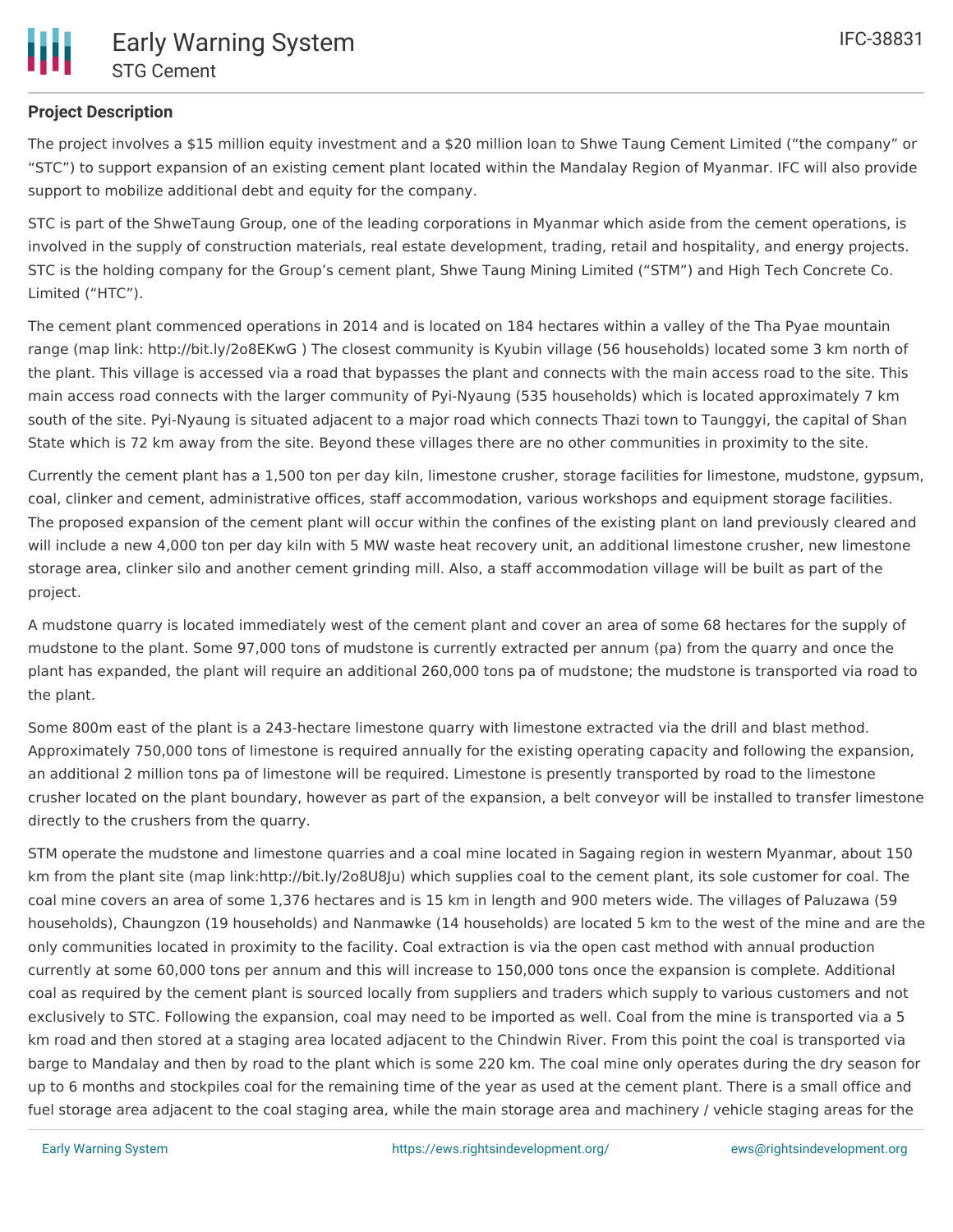

### **Investment Description**

• International Finance Corporation (IFC)

The proposed IFC investment in STC comprises of investment in common equity for up to US\$15 million and providing an A Loan of up to US\$20 million. IFC is also looking to mobilize upto US\$20 million through syndication of Parallel Loans and upto US\$20 million investment in common equity from IFC AMC Emerging Asia Fund ("EAF").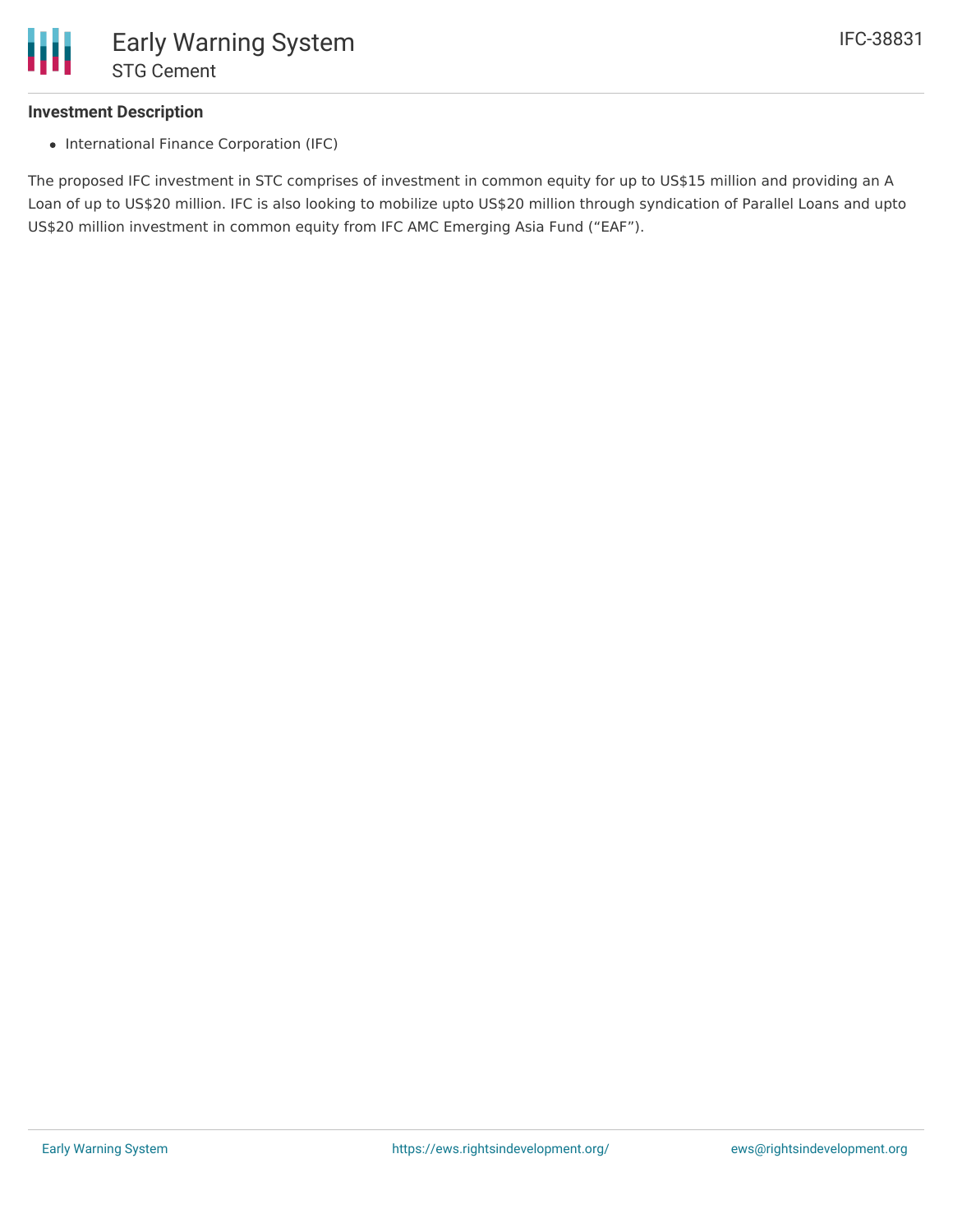

### **Contact Information**

Shwe Taung Cement Co. Ltd. Kyaw Naing Soe Deputy Managing Director +9518603345 kn.soe@shwetaungcement.com

#### ACCOUNTABILITY MECHANISM OF IFC

The Compliance Advisor Ombudsman (CAO) is the independent complaint mechanism and fact-finding body for people who believe they are likely to be, or have been, adversely affected by an IFC or MIGA- financed project. If you submit a complaint to the CAO, they may assist you in resolving a dispute with the company and/or investigate to assess whether the IFC is following its own policies and procedures for preventing harm to people or the environment. If you want to submit a complaint electronically, you can email the CAO at CAO@worldbankgroup.org. You can learn more about the CAO and how to file a complaint at http://www.cao-ombudsman.org/